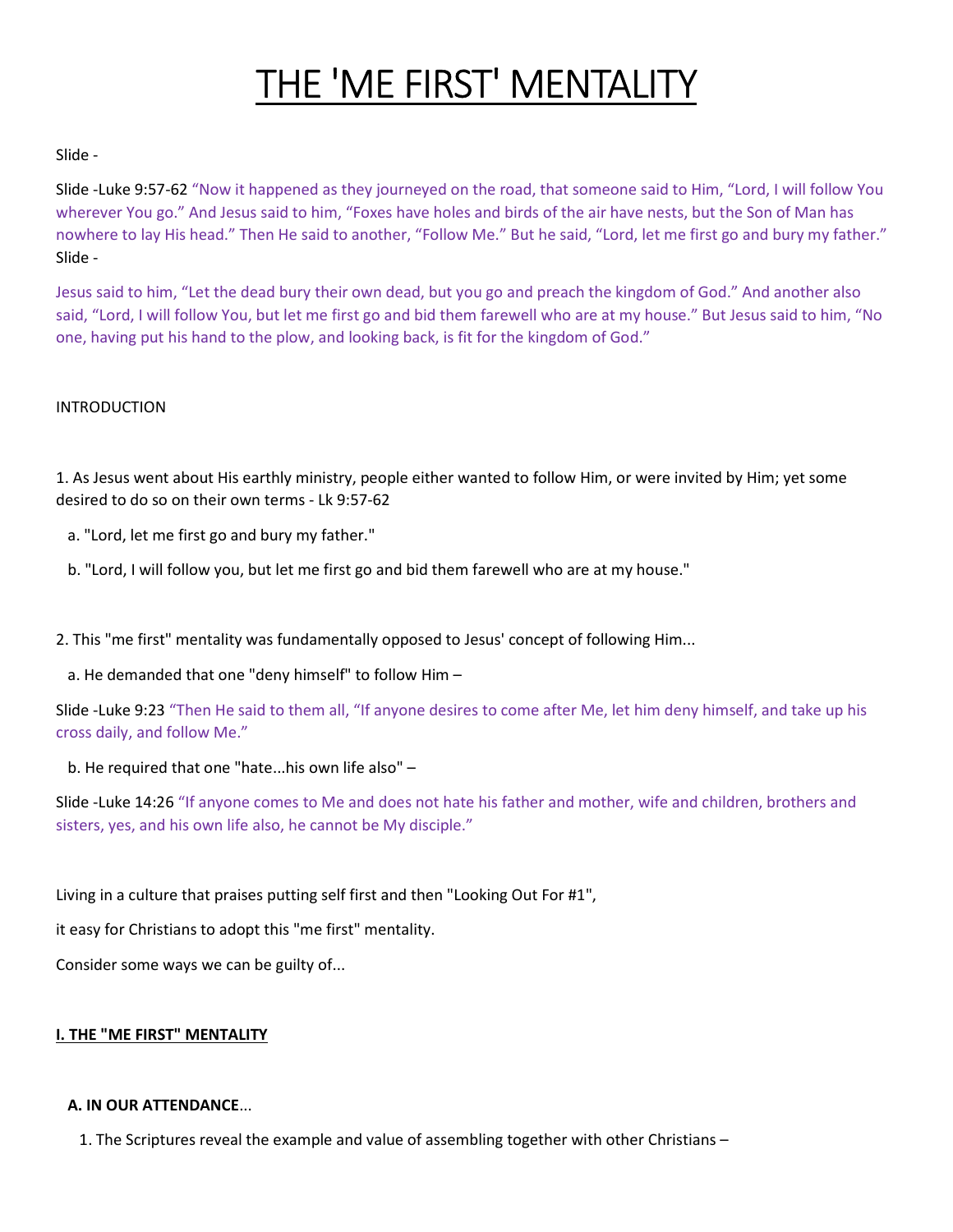Slide -Hebrews 10:25 "not forsaking the assembling of ourselves together, as is the manner of some, but exhorting one another, and so much the more as you see the Day approaching."

2. Yet many will often put personal interests before opportunities to attend services:

- a. Recreational outings
- b. Family gatherings
- c. Elective work or school related activities
- d. Staying home to read or watch TV
- -- Haphazard attendance is a sign of the "me first" mentality

## B. IN OUR CONTRIBUTION...

1. Christians are instructed to give of their prosperity to meet certain needs –

Slide -2 Corinthians 9:7–8 "So let each one give as he purposes in his heart, not grudgingly or of necessity; for God loves a cheerful giver. And God is able to make all grace abound toward you, that you, always having all sufficiency in all things, may have an abundance for every good work.

- 2. Yet many will give sparingly because:
	- a. They want to spend as much as possible on things for themselves
	- b. They have failed to properly budget their contribution to the Lord
- c. They are burdened with bills for things that are not necessities, but actually luxuries
- -- Negligent giving of our prosperity is a sign of the "me first" mentality

## C. IN OUR SERVICE TO ONE ANOTHER...

1. God has blessed each of us with gifts to serve one another –

Slide -1 Peter 4:10–11 "As each one has received a gift, minister it to one another, as good stewards of the manifold grace of God. If anyone speaks, let him speak as the oracles of God. If anyone ministers, let him do it as with the ability which God supplies, that min all things God may be glorified through Jesus Christ, to whom belong the glory and the dominion forever and ever. Amen."

2. Yet many make little effort to do their part in the work of the local congregation:

- a. They do not learn the names of the other members
- b. They do not seek to find their "gift" or ability God has given them
- c. Men do not attend the business meetings; women do not teach classes
- d. They may attend church, but only to receive, not to give of themselves
- -- Lack of involvement in the local church is a sign of the "me first" mentality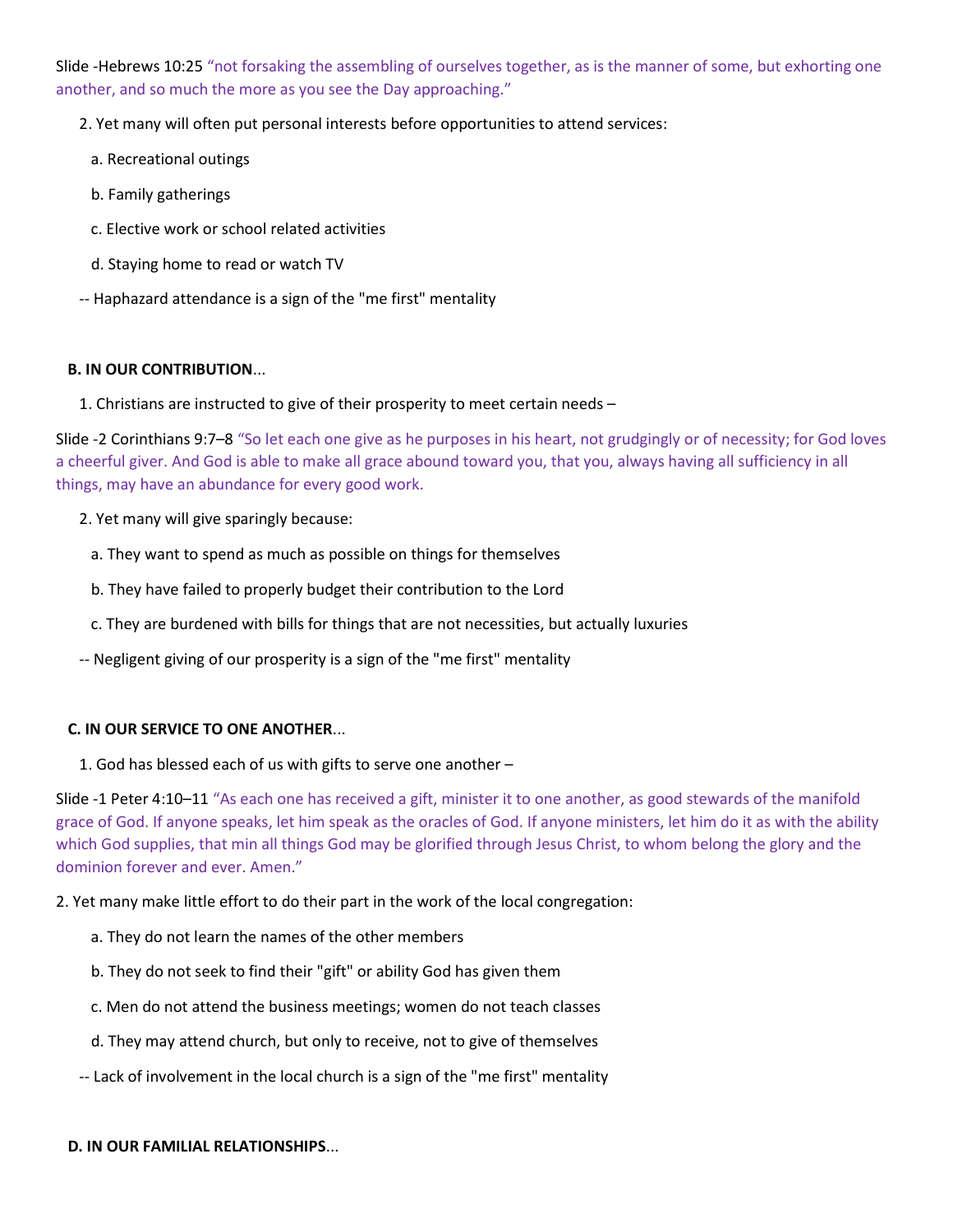1. Christians have duties to members of their physical families

Slide -Colossians 3:18–21 "Wives, submit to your own husbands, as is fitting in the Lord. Husbands, love your wives and do not be bitter toward them. Children, obey your parents min all things, for this is well pleasing to the Lord. Fathers, do not provoke your children, lest they become discouraged."

2. Many families suffer when people seek their own interests above another

- a. When husbands and wives are selfish in their dealings with each other
- b. When parents divorce without regard to the impact on their children
- c. When children fail to honor and obey their parents
- -- Dysfunctional families abound where the "me first" mentality exists

Our service to the Lord, His church and our families is greatly hindered by the "me first" mentality,

and is detrimental to our souls those around us.

How much better, for us to learn and practice...

## II. THE "OTHERS FIRST" PRINCIPLE

## A. AS EXEMPLIFIED BY CHRIST...

1. He came to this earth because He put others first - 2Co 8:9;

Slide -Matthew 20:28 "just as the Son of Man did not come to be served, but to serve, and to give His life a ransom for many."

## 2. We are called upon to adorn the same mind or attitude - Php 2:

Slide -Philippians 2:3-5 "Let nothing be done through selfish ambition or conceit, but in lowliness of mind let each esteem others better than himself. Let each of you look out not only for his own interests, but also for the interests of others. Let this mind be in you which was also in Christ Jesus"

a. To do nothing through selfish ambition or conceit

- b. To esteem others better than ourselves
- c. To look out for the interests of others
- -- Jesus exemplified the principle of "others first" that He desires in us as well

## B. AS EXEMPLIFIED BY THE MACEDONIANS...

1. Note their great liberality despite their own poverty - 2Co 8:

Slide -2 Corinthians 8:1-3 "Moreover, brethren, we make known to you the grace of God bestowed on the churches of Macedonia: that in a great trial of affliction the abundance of their joy and their deep poverty abounded in the riches of their liberality. For I bear witness that according to their ability, yes, and beyond their ability, they were freely willing"